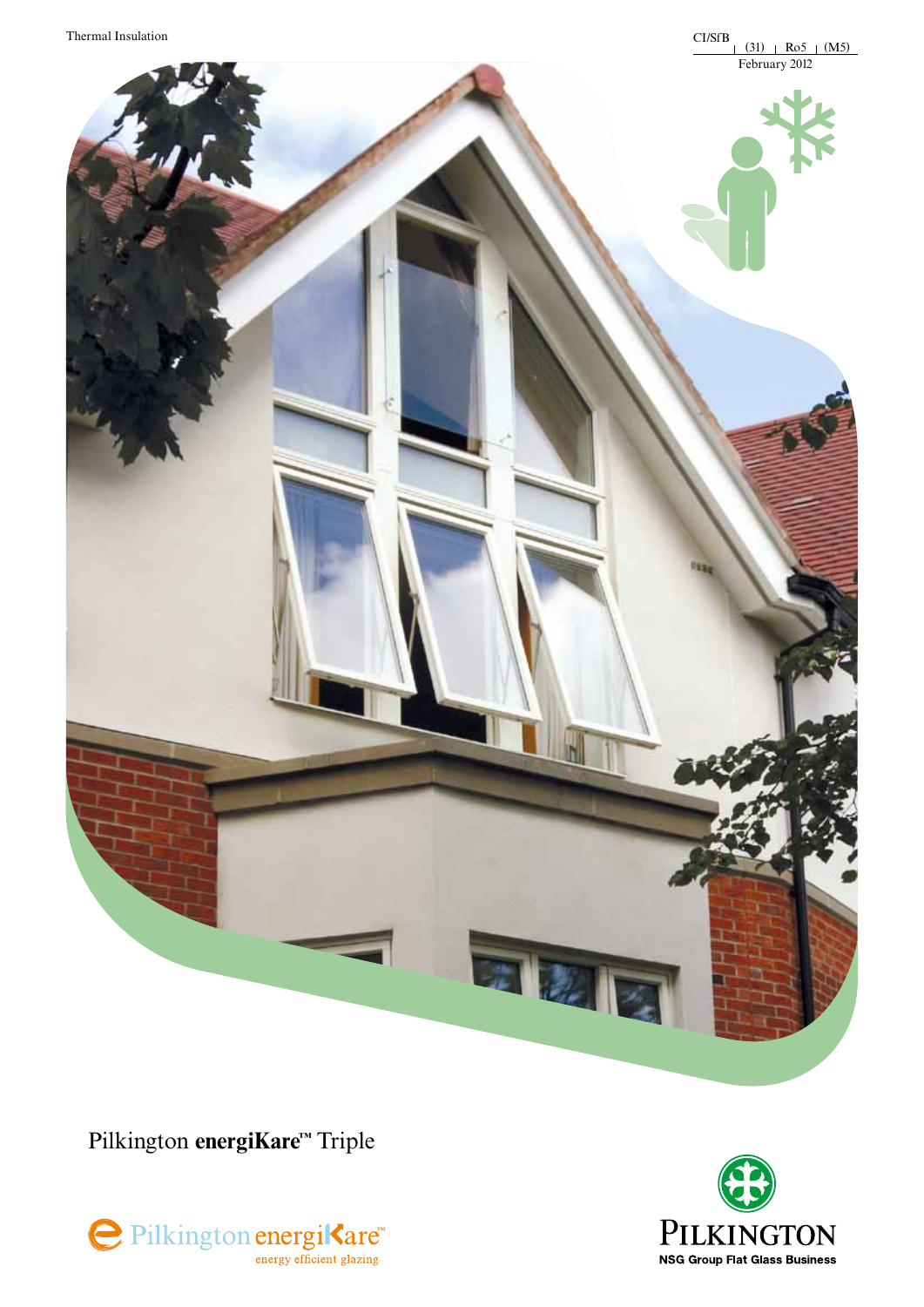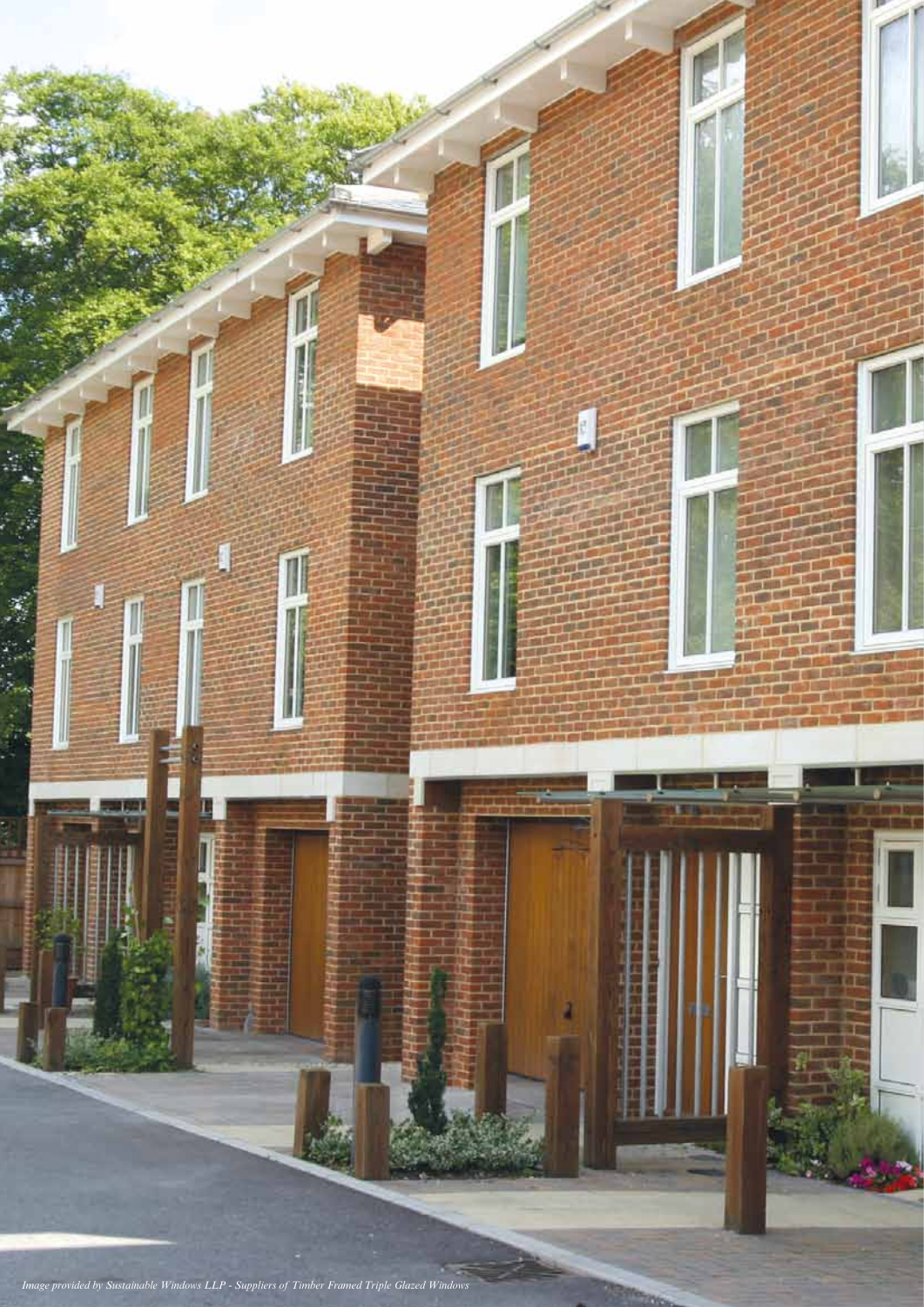## Pilkington **energiKare™** Triple Glazing that's at home anywhere





### Pilkington **energiKare™** Triple

With an abundance of window styles, types and materials to choose from, achieving the best performance from the glass is extremely important. From new homes to older traditional buildings, Pilkington **energiKare™** Triple delivers the best possible energy efficiency; surpassing the best performing double-glazed insulating units (IGUs).

### **Window Energy Ratings**

The Window Energy Rating (WER) System measures the thermal efficiency of a standardised complete window (frame and glass together) to produce a performance banding based on the net energy flow. It uses a similar rating system that you see on domestic appliances and is a simplified way to compare the energy efficiency of alternative products. WERs are designed for replacement windows comparison and are a good indicator of the thermal efficiency of a window in all locations. Using Pilkington **energiKare™** Triple will ensure that your window can achieve the highest WER performance band of A.

## **Passiv Haus, Code for Sustainable Homes and Standard Assessment Procedure (SAP), ratings for new homes**

All new homes have to meet total carbon emission targets that are set to tighten in the coming years. Ultra-efficient triple glazing, such as Pilkington **energiKare™** Triple, can play a major role in achieving excellent overall building energy efficiency performance. As energy performance requirements become stricter, only windows with triple glazing will achieve the necessary levels of performance. Using SAP the area of Pilkington **energiKare™** Triple glass can be increased and at the same time the calculated CO<sub>2</sub> emissions decreased to achieve brighter homes that are thermally efficient.

### **The importance of energy-efficient glazing**

Advances in technology have made windows a larger contributor to the energy efficiency of new homes. Government regulations now demand more stringent levels of energy performance in buildings. Pilkington **energiKare™** Triple surpasses all current guidelines, and foreseeable future legislation, helping you save money and energy, whilst reducing the environmental impact of carbon emissions and keeping your house warm.

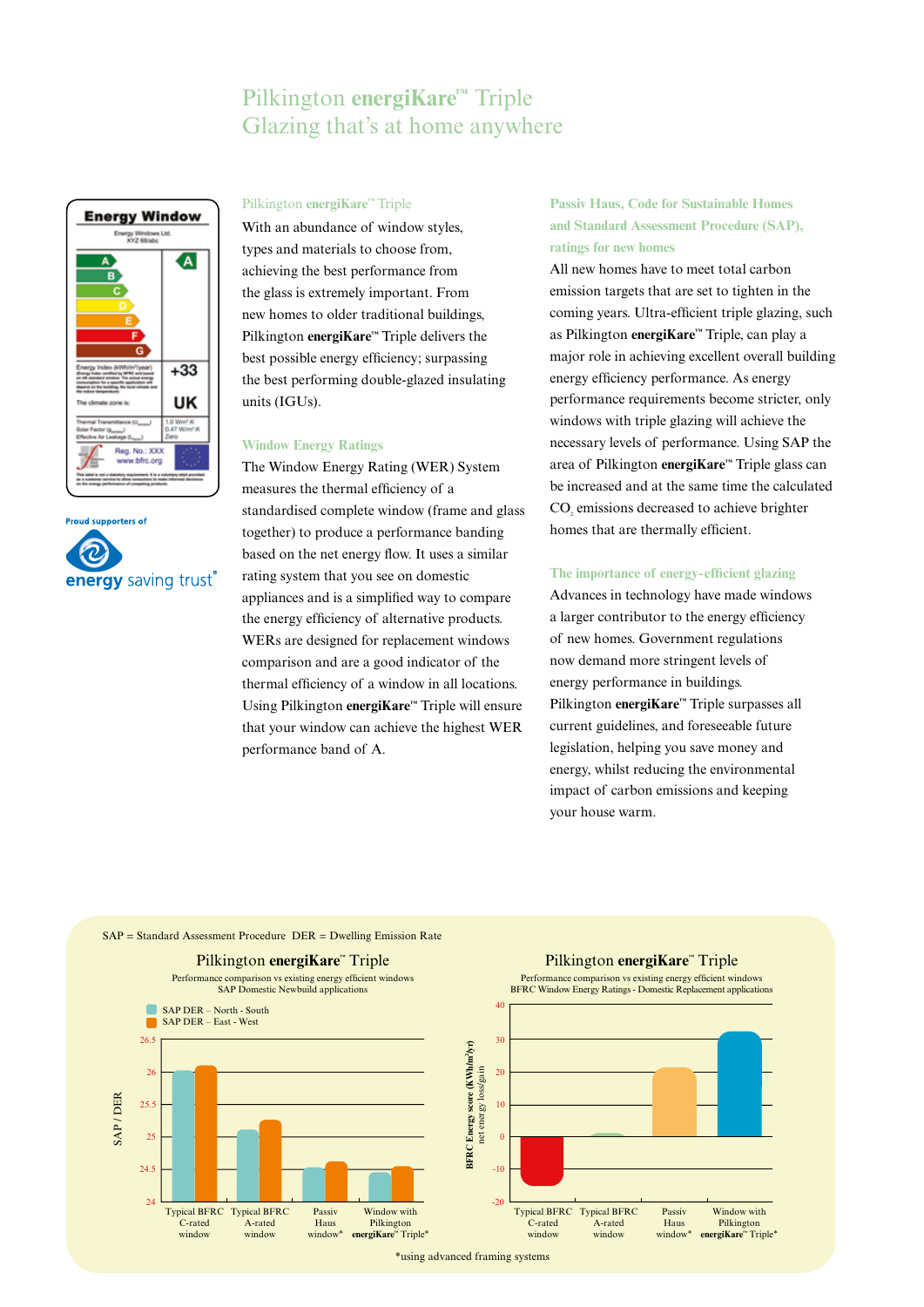## Pilkington **energiKare™** Triple



#### **How it works**

Pilkington **energiKare™** Triple reduces the amount of heat lost through the glass by using two low-emissivity coated glass panes, which allows the use of free heat from the sun; an effect known as solar gain. The combination of high solar energy transmittance glass and low U-values provides a balance to achieve high levels of overall performance.

In addition, the centre pane is also toughened as standard to eliminate any risk of thermal breakage\*. The overall thickness of the unit can be optimised to fit a variety of modern framing and bead dimensions.

Pilkington **Optiwhite™** E technology is low iron 'extra-clear' glass which increases light and heat transmittance into your home.

## Pilkington **energiKare™** Triple**, for optimum perfomance**

Pilkington **energiKare™** Triple allows you to achieve the highest window energy efficiency, in new build, home improvements and renovation projects, and also in new low or zero carbon homes. So, with ever-increasing fuel bills, it's easy to see why Pilkington **energiKare™** Triple is the ultimate choice for high performance glazing:

- Far exceeds the score necessary for BFRC Window Energy Rating A rating performance levels
- High performance triple-glazed units optimise the balance between U-values, the thermal performance of the glass and g values, the proportion of solar energy transmitted whilst retaining warmth for your benefit within the home
- Where there are suitable framing systems, it can be used in existing homes as a glass only upgrade
- Capable of meeting the requirements of the Code for Sustainable Homes and Passiv Haus
- Designed to achieve high solar gain and low carbon SAP scores, allowing larger glazed areas without compromising the energy efficiency of new homes
- The UK's first ever low-iron, low-emissivity triple-glazed unit: using Pilkington **Optiwhite™** E and two panes of Pilkington **K Glass™** OW
- <sup>l</sup> All Pilkington **energiKare™** Triple glazed units can be supplied with warm edge spacers, for even better energy efficiency and reduced risk of internal condensation
- The middle pane is toughened on all Pilkington **energiKare™** Triple glazed units as standard, to eliminate the risk of thermal breakage
- Available with both hard or soft coat low-emissivity technologies

### *Typical* Pilkington **energiKare™** *Unit*

| Pilkington Optiwhite" E<br>(outer pane) |
|-----------------------------------------|
|                                         |
|                                         |
| Argon or                                |
| krypton                                 |
| gas filling                             |
|                                         |
| Pilkington K Glass"OW<br>(middle and    |
| inner pane)                             |
|                                         |
|                                         |
|                                         |
|                                         |
| Spacer bar                              |
| with warm                               |
| edge option                             |

- Triple glazed units can be optimised to provide excellent acoustic performance to dramatically reduce noise levels. Simple variations in the glass panes used can easily reduce the noise from outside by an extra 5 decibels. By using Pilkington **Optiphon™** from our specialist acoustic product range it is possible to reduce the noise by half (10 decibels). In this way the right glass combination can reduce road noise to a faint unobtrusive whisper
- At certain times of the year it is not uncommon for external condensation to form on the surface of the outer glass. This just confirms that your window is working efficiently, and it will dissipate when the external glass temperature rises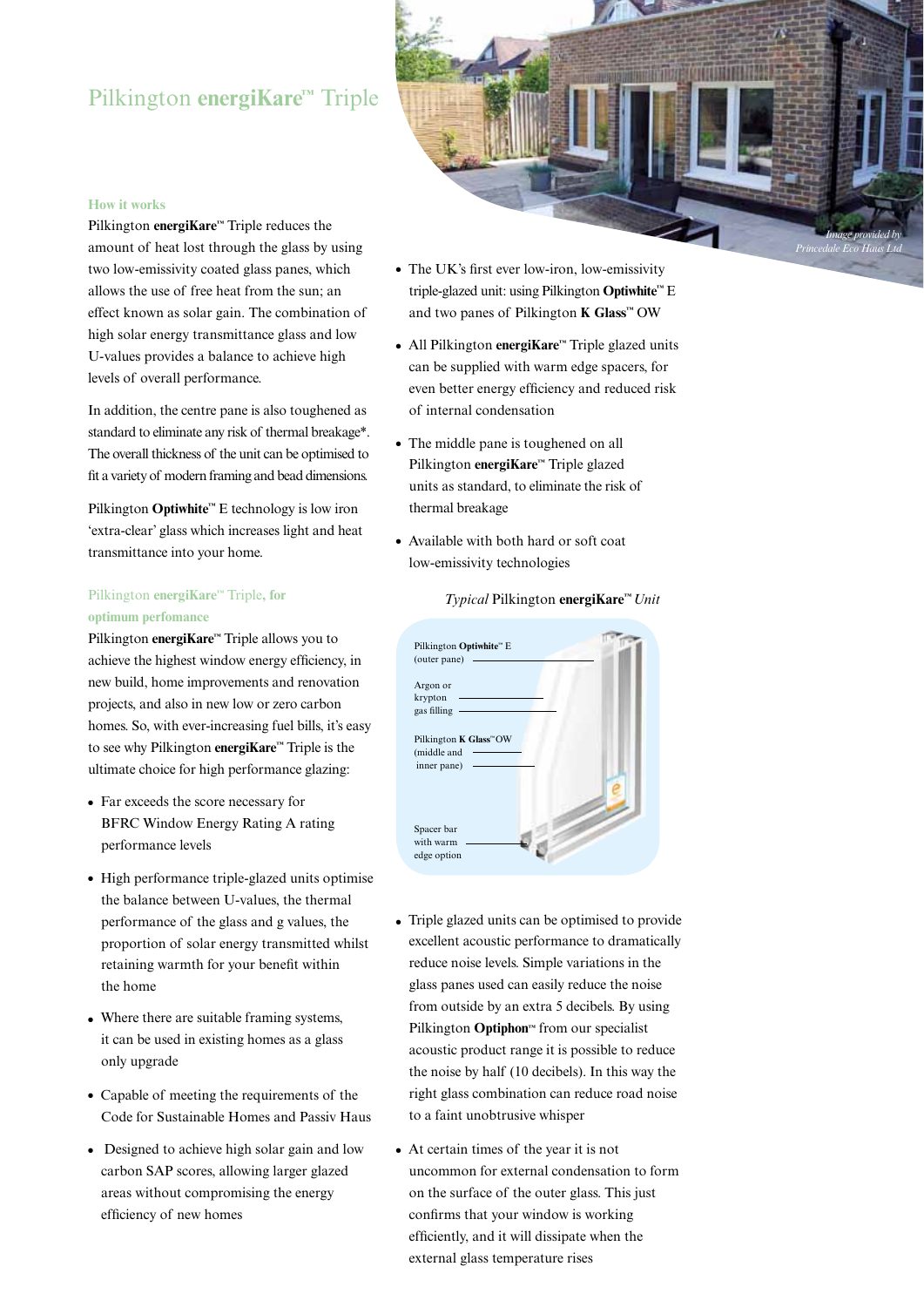## www.pilkington.co.uk

All frame types are unique, each with their own thermal performance, dimensions and properties. No longer is it necessary to have a 'one size fits all' approach. To promote energy efficiency, Pilkington has introduced a range of high performing Pilkington **energiKare™** Triple glazed units to ensure whichever window type and material you choose, there will be a Pilkington **energiKare™** Triple unit to maximise its thermal performance.

### **New Build**

Designers of new build properties have different performance requirements to achieve, as set out in the building regulations. Pilkington **energiKare™** Triple options all have different performance characteristics, so to ensure the optimal performance with your chosen framing system, a total energy calculation is recommended.

Below are some examples of the possible make up for Pilkington **energiKare™** Triple options. Please see our separate datasheets for more details and a wider range of options, or contact your local representative.



## Pilkington **energiKare™** Triple – variants

| <b>Inner Pane</b>                                      | Cavity        | <b>Mid Pane</b>                          | Cavity        | <b>Outer Pane</b>        | <b>Total</b><br><b>Thickness (mm)</b> | <b>TSHT</b><br>$(g$ value) | LT   | $U_{\mathbf{g}}$ | <b>WER Band/</b><br>Score** |
|--------------------------------------------------------|---------------|------------------------------------------|---------------|--------------------------|---------------------------------------|----------------------------|------|------------------|-----------------------------|
| Pilkington <b>K</b> Glass <sup><math>m</math></sup>    | 12 mm argon   | $K$ Glass <sup><math>M</math></sup> T    | 12 mm argon   | $Obtivhitem E$           | 36                                    | 0.66                       | 0.64 | 0.9              | A(5)                        |
| Pilkington <b>K</b> Glass <sup><math>m</math></sup>    | 16 mm argon   | $K$ Glass <sup><math>m</math></sup> T    | 16 mm argon   | $Optimhitem E$           | 44                                    | 0.66                       | 0.64 | 0.8              | A(12)                       |
| Pilkington <b>K</b> Glass <sup><math>m</math> OW</sup> | 12 mm argon   | $K$ Glass <sup><math>m</math></sup> OW T | 12 mm argon   | $Optimhitem E$           | 36                                    | 0.69                       | 0.68 | 0.9              | A(10)                       |
| Pilkington <b>K</b> Glass <sup><math>m</math> OW</sup> | 16 mm argon   | $K$ Glass <sup>134</sup> OW T            | 16 mm argon   | Optiwhite <sup>m</sup> E | 44                                    | 0.69                       | 0.68 | 0.8              | A(17)                       |
| Pilkington <b>K</b> Glass <sup>™</sup> OW              | 12 mm krypton | $K$ Glass <sup><math>m</math></sup> OW T | 12 mm krypton | $Optimhitem E$           | 36                                    | 0.69                       | 0.68 | 0.7              | A(22)                       |
| Pilkington <b>K</b> Glass <sup><math>m</math> S</sup>  | 12 mm argon   | $K$ Glass <sup><math>M</math></sup> S T  | 12 mm argon   | $Optimhitem E$           | 36                                    | 0.64                       | 0.71 | 0.8              | A(12)                       |
| Pilkington <b>K</b> Glass <sup><math>m</math> S</sup>  | 16 mm argon   | $K$ Glass <sup><math>M</math></sup> S T  | 16 mm argon   | $Obtivhitem E$           | 44                                    | 0.64                       | 0.71 | 0.6              | A(20)                       |
| Pilkington <b>K</b> Glass <sup><math>m</math> S</sup>  | 12 mm krypton | $K$ Glass <sup><math>M</math></sup> S T  | 12 mm krypton | Optiwhite <sup>m</sup> E | 36                                    | 0.64                       | 0.71 | 0.5              | A(25)                       |

 $LT = Light Transmittance T = Toughened TSHT = Total Solar Heat Transmittance or g value$ 

The above table is determined in accordance with EN410 and EN673.

Warm edge spacer bar contribution to U<sub>W</sub> depends on frame type and glazed area.

\*Thermal breakage can occur where glass is heated unevenly by solar gain to a point where the stress limit for the glass is exceeded.

Toughening the mid pane ensures that the critical stress level is never reached.

\*\*Based on warm edge spacer and PVCu framing.

Pilkington **K Glass™** and Pilkington **K Glass™** OW = hard coat options Pilkington **K Glass™** S = soft coat option